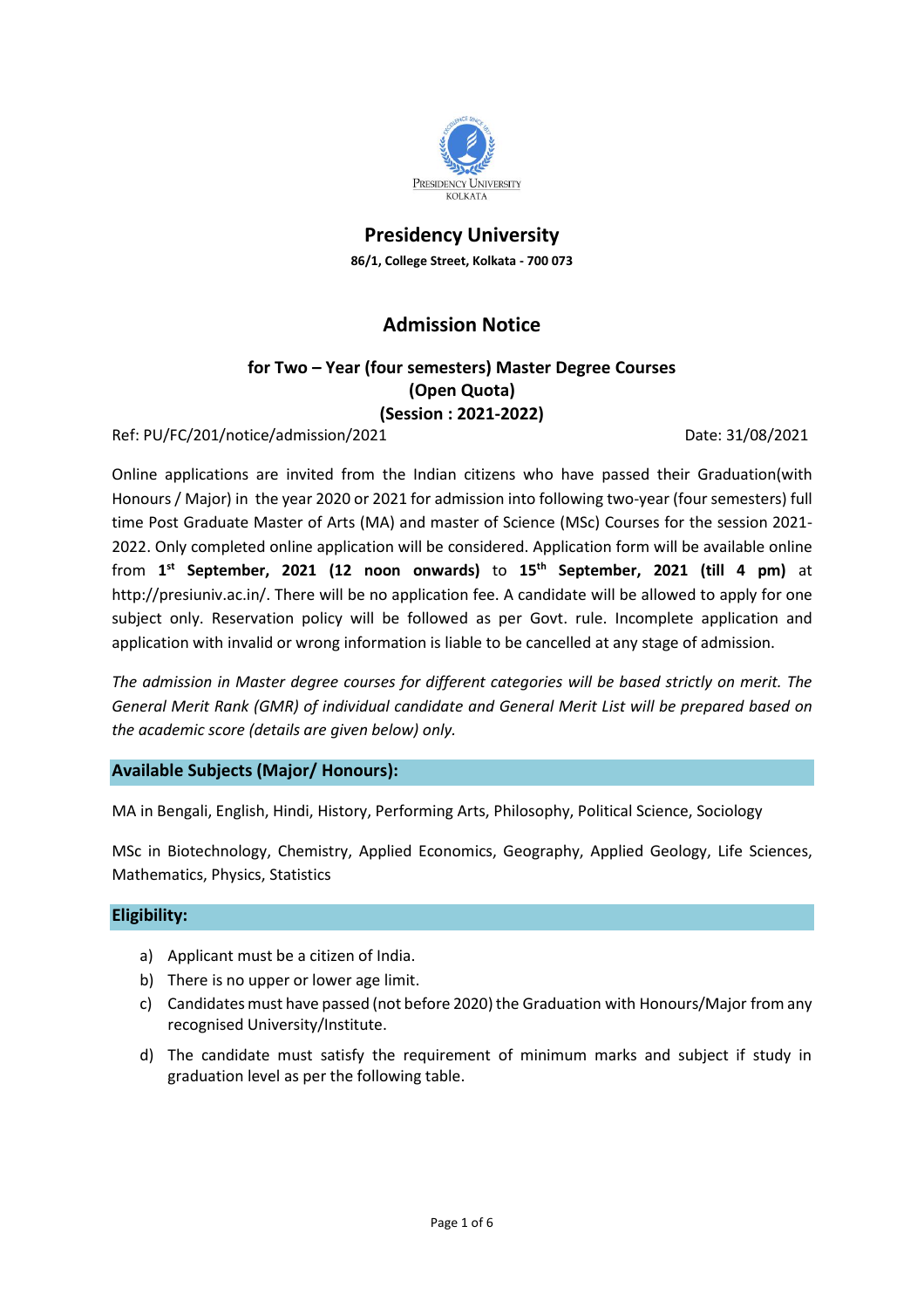| <b>PG Courses</b>    | <b>Required</b><br>Honours/ | Minimum Required Percentage of Marks/ CGPA (which       |             |            |             |  |
|----------------------|-----------------------------|---------------------------------------------------------|-------------|------------|-------------|--|
| <b>Major Subject</b> |                             | ever is higher) in Honours/ Major subject<br><b>PwD</b> |             |            |             |  |
|                      |                             | <b>General</b>                                          | SC/ST       | OBC-A/B    |             |  |
| Bengali              | Bengali                     | 50%/5.5                                                 | 37.5%/4.125 | 45%/4.95   | 47.5%/5.225 |  |
| English              | English                     | 50%/5.5                                                 | 37.5%/4.125 | 45%/4.95   | 47.5%/5.225 |  |
| Hindi                | Hindi                       | 50%/5.5                                                 | 37.5%/4.125 | 45%/4.95   | 47.5%/5.225 |  |
| History              | History                     | 50%/5.5                                                 | 37.5%/4.125 | 45%/4.95   | 47.5%/5.225 |  |
| Philosophy           | Any subject                 | 50%/5.5                                                 | 37.5%/4.125 | 45%/4.95   | 47.5%/5.225 |  |
| Political            | <b>Political Science</b>    | 50%/5.5                                                 | 37.5%/4.125 | 45%/4.95   | 47.5%/5.225 |  |
| Science              |                             |                                                         |             |            |             |  |
| Sociology            | Any subject                 | 50%/5.5                                                 | 37.5%/4.125 | 45%/4.95   | 47.5%/5.225 |  |
| Performing           | Performing Arts /<br>any    | 50%/5.5                                                 | 37.5%/4.125 | 45%/4.95   | 47.5%/5.225 |  |
| Arts                 | allied subjects             |                                                         |             |            |             |  |
| Chemistry            | Chemistry                   | 55%/6.0                                                 | 41.25%/4.50 | 49.5%/5.40 | 52.25%/5.70 |  |
| Applied              | <b>Applied Economics</b>    | 55%/6.0                                                 | 41.25%/4.50 | 49.5%/5.40 | 52.25%/5.70 |  |
| Economics            |                             |                                                         |             |            |             |  |
| Geography            | Geography                   | 55%/6.0                                                 | 41.25%/4.50 | 49.5%/5.40 | 52.25%/5.70 |  |
| Applied              | <b>Applied Geology</b>      | 55%/6.0                                                 | 41.25%/4.50 | 49.5%/5.40 | 52.25%/5.70 |  |
| Geology              |                             |                                                         |             |            |             |  |
| Life Sciences        | branch<br>of<br>Life<br>Any | 55%/6.0                                                 | 41.25%/4.50 | 49.5%/5.40 | 52.25%/5.70 |  |
|                      | Sciences                    |                                                         |             |            |             |  |
| Mathematics          | Mathematics                 | 55%/6.0                                                 | 41.25%/4.50 | 49.5%/5.40 | 52.25%/5.70 |  |
| Physics              | Physics                     | 55%/6.0                                                 | 41.25%/4.50 | 49.5%/5.40 | 52.25%/5.70 |  |
| <b>Statistics</b>    | <b>Statistics</b>           | 55%/6.0                                                 | 41.25%/4.50 | 49.5%/5.40 | 52.25%/5.70 |  |
| Biotechnology        | a) Any branch of Life       | 55%/6.0                                                 | 41.25%/4.50 | 49.5%/5.40 | 52.25%/5.70 |  |
|                      | Sciences with Chemistry     |                                                         |             |            |             |  |
|                      | GE/Pass<br>course<br>as     |                                                         |             |            |             |  |
|                      | subject                     |                                                         |             |            |             |  |
|                      | <b>OR</b>                   |                                                         |             |            |             |  |
|                      | b) Biotechnology            |                                                         |             |            |             |  |
|                      | <b>OR</b>                   |                                                         |             |            |             |  |
|                      | c) Chemistry                |                                                         |             |            |             |  |

# **Important dates:**

**Application start date Application end date Publication of Provisional Merit list (tentative)**  **st September, 2021 (From 12 noon)** 

**4 15<sup>th</sup> September, 2021(till 4 pm)**<br> **2021** (after 5 pm)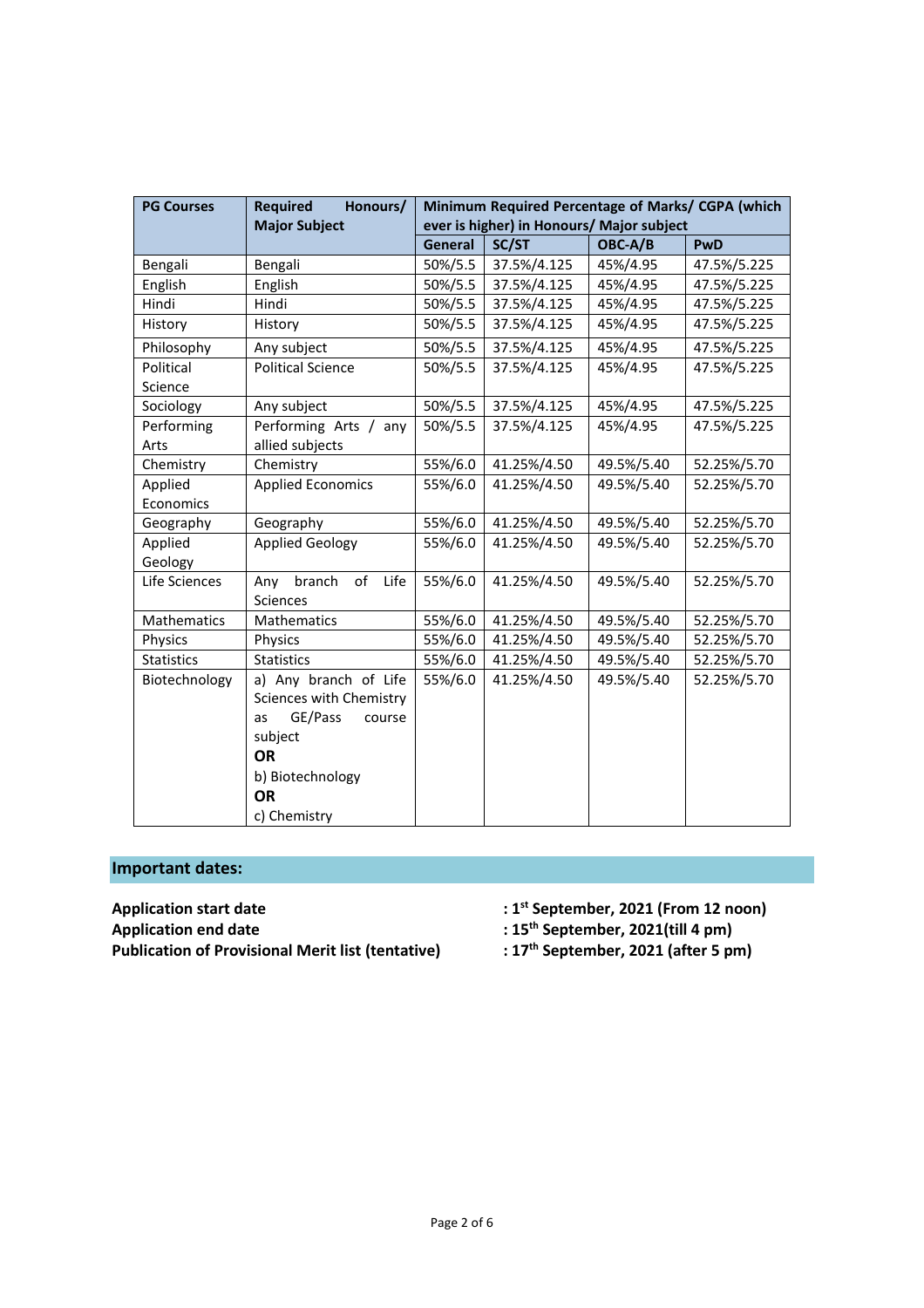# **Intake Capacity (Open Quota: 20% of total seats):\*\***

| <b>Subject</b>           | <b>General</b> | <b>SC</b>      | <b>ST</b>    | OBC-A        | OBC-B        | Total**        |
|--------------------------|----------------|----------------|--------------|--------------|--------------|----------------|
| Bengali                  | 5              | $\mathbf 1$    | 0            | $\mathbf{1}$ | $\mathbf{1}$ | 8              |
| English                  | 5              | $\mathbf{1}$   | 0            | $\mathbf{1}$ | $\mathbf{1}$ | 8              |
| Hindi                    | 3              | $\overline{2}$ | $\mathbf{1}$ | $\mathbf 0$  | $\mathbf 0$  | 6              |
| History                  | 6              | 1              | 1            | $\mathbf{1}$ | 0            | 9              |
| Philosophy               | 3              | $\mathbf{1}$   | 0            | $\Omega$     | 0            | 4              |
| <b>Political Science</b> | 5              | $\mathbf{1}$   | 0            | $\mathbf{1}$ | $\mathbf{1}$ | 8              |
| Performing Arts          | $\mathbf{1}$   | $\mathbf{1}$   | $\Omega$     | $\Omega$     | $\Omega$     | $\overline{2}$ |
| Sociology                | 4              | $\mathbf{1}$   | $\mathbf{1}$ | $\mathbf 0$  | 0            | 6              |
| Chemistry                | 5              | $\mathbf{1}$   | 0            | $\mathbf{1}$ | $\mathbf{1}$ | 8              |
| Applied                  |                |                |              |              |              |                |
| Economics                | 5              | $\mathbf{1}$   | 0            | $\mathbf 0$  | $\Omega$     | 6              |
| Geography                | 5              | $\mathbf{1}$   | $\Omega$     | $\Omega$     | $\Omega$     | 6              |
| <b>Applied Geology</b>   | $\overline{2}$ | $\mathbf{1}$   | $\mathbf{1}$ | $\mathbf{1}$ | 0            | 5              |
| Life Sciences            | $\overline{7}$ | 3              | $\mathbf{1}$ | $\mathbf{1}$ | $\mathbf{1}$ | 13             |
| Mathematics              | $\overline{2}$ | $\mathbf{1}$   | $\mathbf{1}$ | $\mathbf{1}$ | $\Omega$     | 5              |
| Physics                  | 5              | $\mathbf{1}$   | 0            | $\mathbf{1}$ | $\mathbf{1}$ | 8              |
| <b>Statistics</b>        | $\overline{2}$ | $\mathbf 1$    | $\mathbf{1}$ | 1            | 0            | 5              |
| Biotechnology            | 11             | 5              | 1            | 2            | $\mathbf{1}$ | 20             |
| Total                    |                |                |              |              |              | $127*$         |

Course-wise and category-wise availability of seats is as follows.

 **\* PwD (Person with Disability) seats are included in the total number of seats in respective courses and categories as per Government Order.**

**\*\*Intake Capacity under different courses and under different category may be modified after completion of admission under PUQuota (Home category). Modified intake capacity will be published in due course.**

#### **Reservation of Seats for SC/ST/OBC-A/OBC-B/PwD category of students**

The reservation policies of West Bengal State Higher Education Institutions (Reservation in Admission) Act, 2013, West Bengal State Higher Education Institutions (Reservation in Admission) Rules, 2014 and Department of Higher Education (University branch), Government of West Bengal order no 1084(20)-Edn(U)/EH/1U-89/13 dated 7th December, 2018 will be followed for admission in reserved seats for SC/ST/OBC-A/OBC-B/PwD.

- a) Availability of reserve category seats shall be restricted to residents of West Bengal only.
- b) Candidates claiming such seats must submit relevant Certificate issued from either of the competent Authorities of Government of West Bengal.
- c) The certificate is to be produced at the time of reporting or as and when required by the university. If the certificate is then found to be invalid, the candidate will lose the opportunity of admission in reserve category.

# **Competent Authorities of Government of West Bengal for the issuance of SC/ST Certificate for candidates claiming under such reserve category of seats:**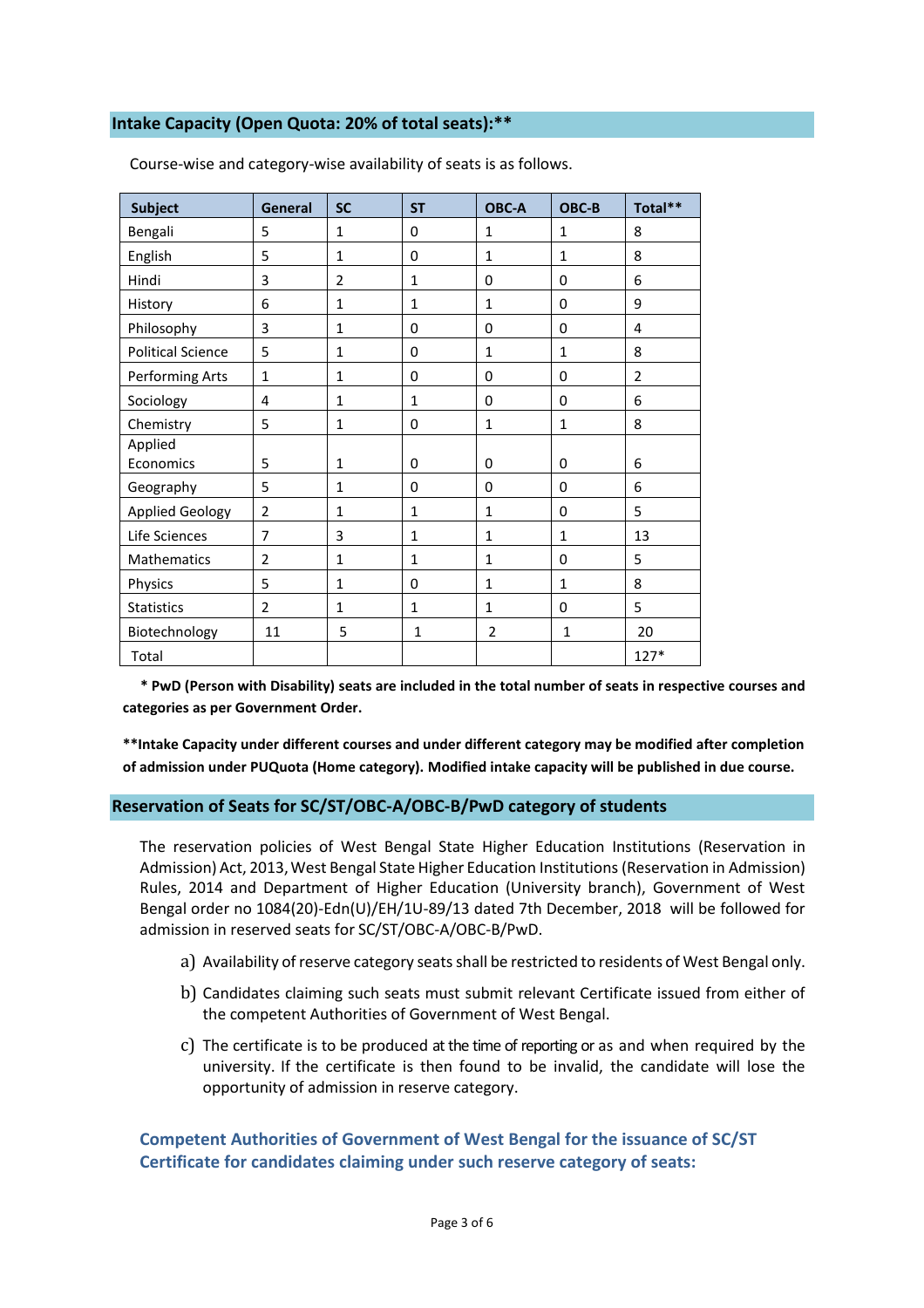SC/ST Certificates are to be issued by any of the following authorities of Government of West Bengal:

- (i) Sub-Divisional Officers for all districts except Kolkata
- (ii) District Welfare Officer, Kolkata & Ex-Officio Joint Director, B.C.W. in case of Kolkata Municipal Area (as defined in clause (9) of Section 2 of K.M.C Act, 1980

# **Competent Authorities of Government of West Bengal for the issuance of OBC-A / OBC-B Certificate for candidates claiming under such reserve category of seats:**

As per Notification vide No. 374(71)-TW/EC/MR-103/94 dated 27/7/1994, read with Memorandum No. 1204-SBCW/MR-67/10 dated 27/7/2015 issued by Backward Classes Welfare Department. Government of W.B., the Sub Divisional Officer of a Sub- Division in a District is the certificate issuing authority. In Kolkata such certificate is issued by such an officer as the State Government by notification authorizes. Accordingly, the District Welfare Officer, Kolkata and Exofficio Joint Director, BCW has been notified to act as the certificate issuing authority in respect of Kolkata covering the jurisdiction of the Kolkata Municipal Corporation.

# **Reservation of seats for PwD candidates:**

Department of Higher Education (Univ branch), Government of West Bengal order no 1084(20)- Edn(U)/EH/1U-89/13 dated 7th December, 2018 will be followed for admission under PwD category. Section 2(r) of the THE RIGHTS OF PERSONS WITH DISABILITIES ACT, 2016 (RPwD Act, 2016) states that, Persons with benchmark disabilities (PwD) means a person with **not less than forty percent (40%)** of a specified disability where specified disability has not been defined in measurable terms and includes a person with disability where specified disability has been defined in measurable terms, as certified by the certifying authority. "Specified Disability" means the disabilities as specified in the Schedule of the RPwD Act 2016.The categories of disabilities are:

- a) Blindness and low vision
- b) Deaf and hard of hearing
- c) Locomotor disability including cerebral palsy, leprosy cured, dwarfism, acid attack victims and muscular dystrophy
- d) Autism, intellectual disability, specified learning disability and mental illness, and
- e) Multiple disabilities from amongst persons under clauses (i) to (iv)
- f) Other 'specified disabilities' mentioned in the Schedule of the RPwD Act 2016.

# **Important Notes**:

- a) The reservation policy, as announced by the government from time to time are be followed by the Presidency University.
- b) PwD certificates are to be issued by any of the authorities as given in the Order No. 289-HF/O/PHP/IR-05/2017 dated 29.08.2018 by the Government of West Bengal, Health & Family Welfare Department (PHP Branch).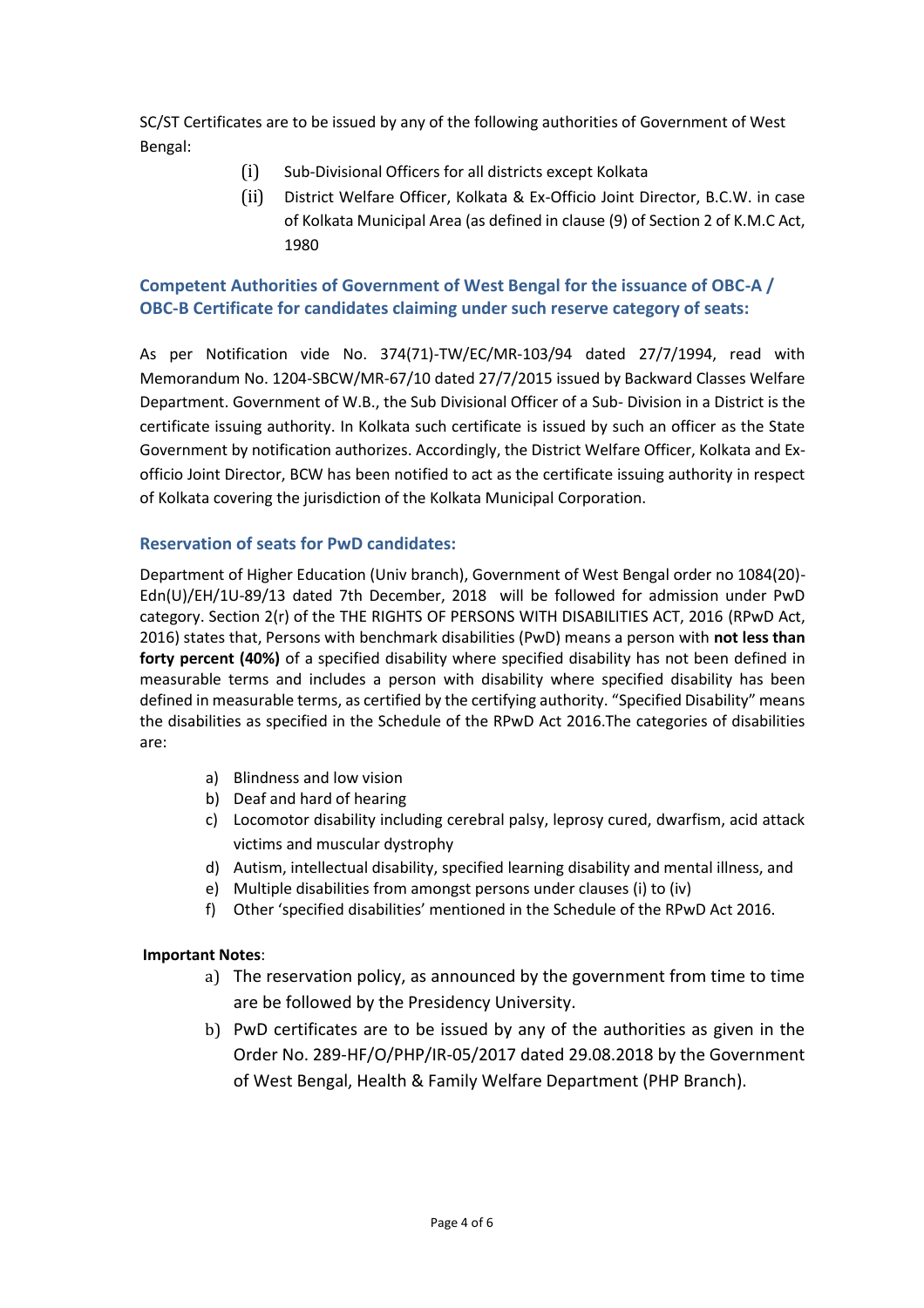#### **Procedure for Preparation of General Merit List**

Academic score based on below given criteria will be calculated. This academic score will be used to decide General Merit Rank (GMR) of individual student and to prepare the General Merit List. Allotment of seat/admission will be done based on GMR only (not on category ranks). Category ranks are only for information to candidates.

| <b>PG Courses</b> | <b>Formula for Calculating Academic Score</b>                                              |  |  |
|-------------------|--------------------------------------------------------------------------------------------|--|--|
|                   | Marks obtained in Honours                                                                  |  |  |
| Bengali           |                                                                                            |  |  |
| English           | Marks obtained in Honours                                                                  |  |  |
| Hindi             | 60% of Marks obtained in Honours + 40% of Aggregate Marks in Graduation                    |  |  |
| History           | 80% of Marks obtained in Honours + 20% of Marks obtained in English at<br>$(10+2)$ level   |  |  |
| Philosophy        | 75% of Marks obtained in Honours + 25% of Marks obtained in English at                     |  |  |
|                   | $(10+2)$ level                                                                             |  |  |
| Political         | 80% of Marks obtained in Honours + 20% of Marks obtained in English at                     |  |  |
| Science           | $(10+2)$ level                                                                             |  |  |
| Sociology         | 25% of Marks obtained in Honours + 25% of Aggregate Marks at Graduation                    |  |  |
|                   | + 25% of Aggregate Marks(best four) at (10+2) level + 25% of Aggregate                     |  |  |
|                   | Marks obtained in English at (10+2) level                                                  |  |  |
| Performing        | 50% of Marks obtained in Honours + 25% of Aggregate Marks obtained at                      |  |  |
| Arts              | $(10+2)$ level + 25% of Marks obtained in English at $(10+2)$ level                        |  |  |
| Chemistry         | 50% of Marks obtained in Honours + 50% of Marks obtained in Chemistry at                   |  |  |
|                   | $(10+2)$ level                                                                             |  |  |
| Applied           | Marks obtained in Honours                                                                  |  |  |
| Economics         |                                                                                            |  |  |
| Geography         | 80% of Marks obtained in Honours + 20% of Marks obtained in English at                     |  |  |
|                   | $(10+2)$ level                                                                             |  |  |
| Applied           | <b>Marks obtained in Honours</b>                                                           |  |  |
| Geology           |                                                                                            |  |  |
| Life Sciences     | 50% of Marks obtained in Honours/Major+ 25% of Aggregate Marks at                          |  |  |
|                   | Graduation + 25% of aggregate Marks(best four) at (10+2) level                             |  |  |
| Mathematics       | 80% of Marks obtained in Honours + 20% of Marks obtained in Mathematics<br>at (10+2) level |  |  |
| Physics           | 50% of Marks obtained in Honours + 25% of Marks obtained in Mathematics                    |  |  |
|                   | at (10+2) level + 25% of Marks obtained in Physics at (10+2) level                         |  |  |
| <b>Statistics</b> | 75% of Marks obtained in Honours + 25% of Marks obtained in Mathematics                    |  |  |
|                   | at (10+2) level                                                                            |  |  |
| Biotechnology     | a) 50% of marks obtained in Honours/Major + 25% of marks obtained in                       |  |  |
|                   | Chemistry at graduation level                                                              |  |  |
|                   | +25% of marks obtained in English at (10+2) level                                          |  |  |
|                   | OR                                                                                         |  |  |
|                   | b) 75% of marks obtained in Honours/Major + 25% of marks obtained in                       |  |  |
|                   | English at (10+2) level                                                                    |  |  |
|                   | <b>OR</b>                                                                                  |  |  |
|                   | c) 75% of marks obtained in Honours/Major + 25% of marks obtained in                       |  |  |
|                   | English at (10+2) level                                                                    |  |  |